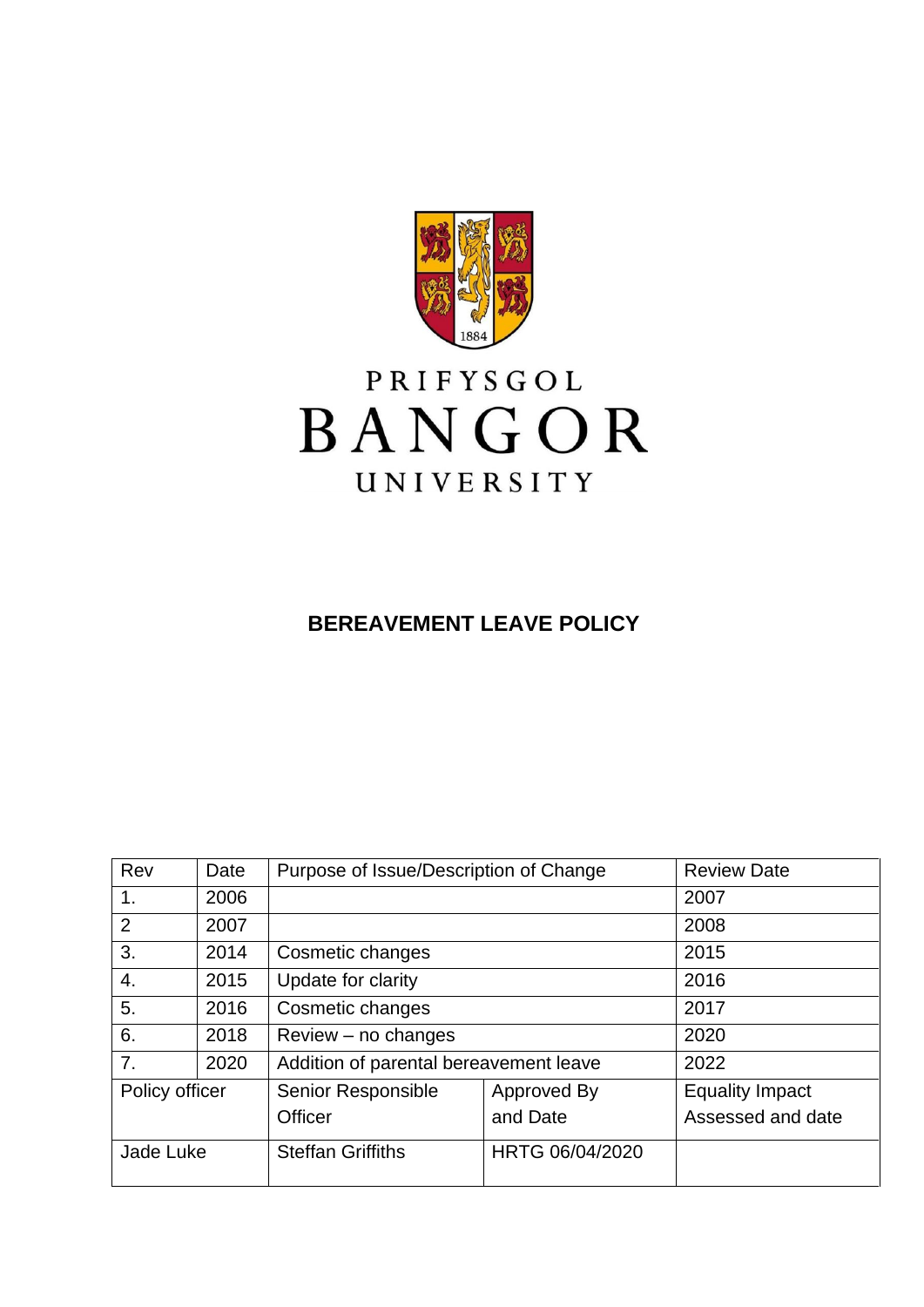### **Contents**

| 3 RETURNING TO WORK FOLLOWING A PERIOD OF BEREAVEMENT LEAVE  4 |  |
|----------------------------------------------------------------|--|
|                                                                |  |
|                                                                |  |
|                                                                |  |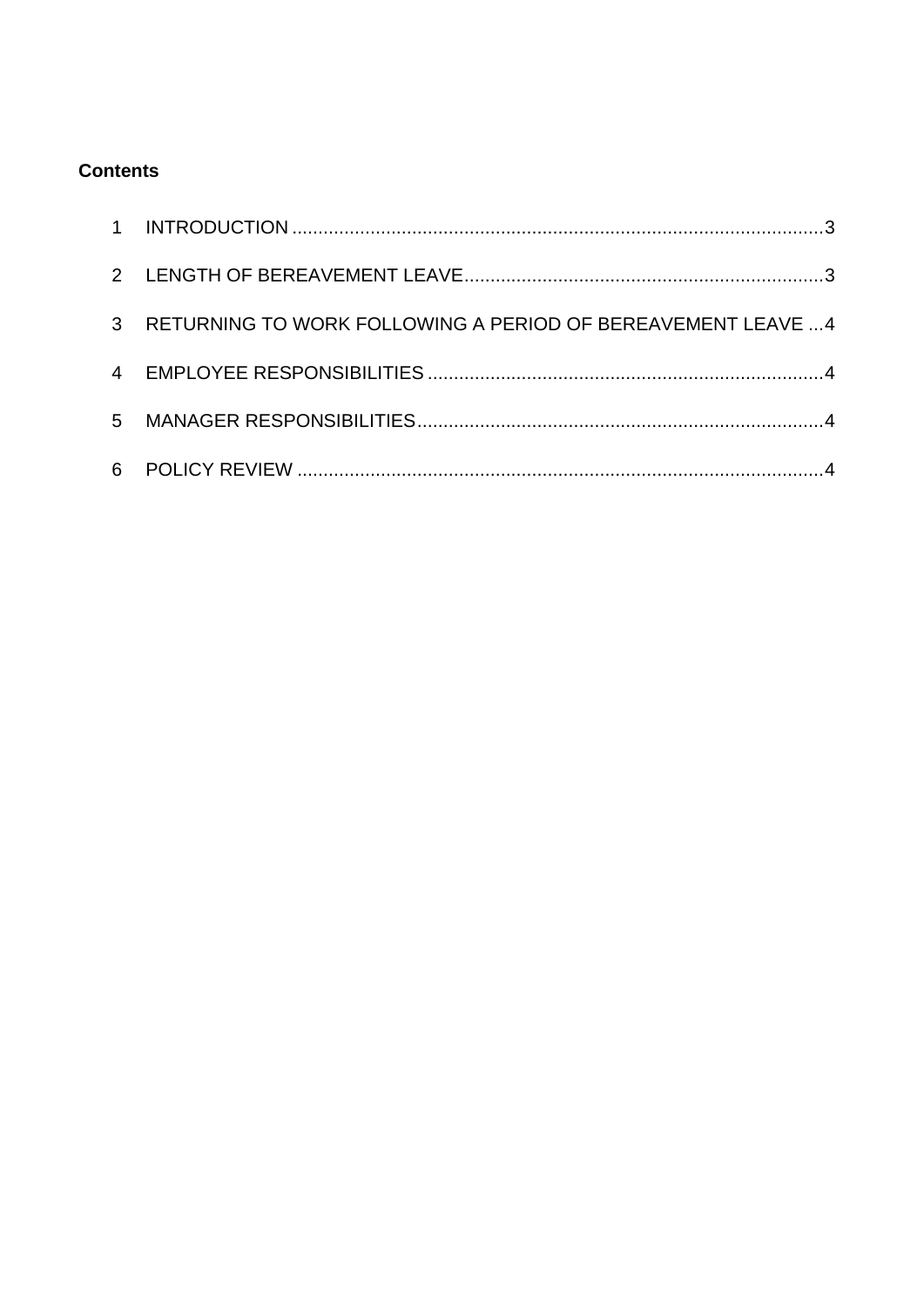## <span id="page-2-0"></span>**1 INTRODUCTION**

The University recognises the sensitive and often very distressing nature of bereavement and will endeavour to support members of staff affected by allowing a reasonable time off work to deal with such situations.

This policy is designed to provide guidance on compassionate leave which may be granted following the death of an immediate family member or close relative.

## <span id="page-2-1"></span>**2 LENGTH OF BEREAVEMENT LEAVE**

As the circumstances, nature of relationships and required observances of different religions can vary in relation to bereavement it is difficult to be definitive in terms of the actual leave which will be granted in every situation. The information below provides generic guidance on the paid bereavement leave entitlement which will typically be granted:

- In the event of the death of an immediate family member i.e. a spouse, civil partner, partner, parent/stepparent, child/stepchild (over 18 years of age), brother, sister, up to 5 days' paid time off will be granted. This entitlement includes time required to attend the funeral (except where the member of staff is responsible for organising the funeral in which case additional time off may be granted).
- In the event of the death of a child/stepchild (under the age of 18) or a stillbirth (after 24 weeks pregnant), up to 2 weeks paid time off will be granted. Leave can either be taken in one block or in two separate blocks of one week and may be taken at any point during the first 56 weeks following the loss of the child.
- In the event of the death of a close relative i.e. grandparent, father-in-law, mother-in-law, brother-in-law, sister-in-law, son-in-law, daughter-in-law, aunt, uncle or grandchild, up to 3 days' paid time off will be granted. This entitlement includes time required to attend the funeral (except where the member of staff is responsible for organising the funeral in which case additional time off may be granted).
- A member of staff who need only attend the funeral of a relative or close friend/colleague will normally be granted up to 1 days' paid leave.
- Where the member of staff must travel a long distance to attend/arrange the funeral then, depending on circumstances, 1 further days' paid leave may be granted.

Each request for leave will need to be judged on the circumstances of the case and the nature of the member of staff's relationship with the deceased.